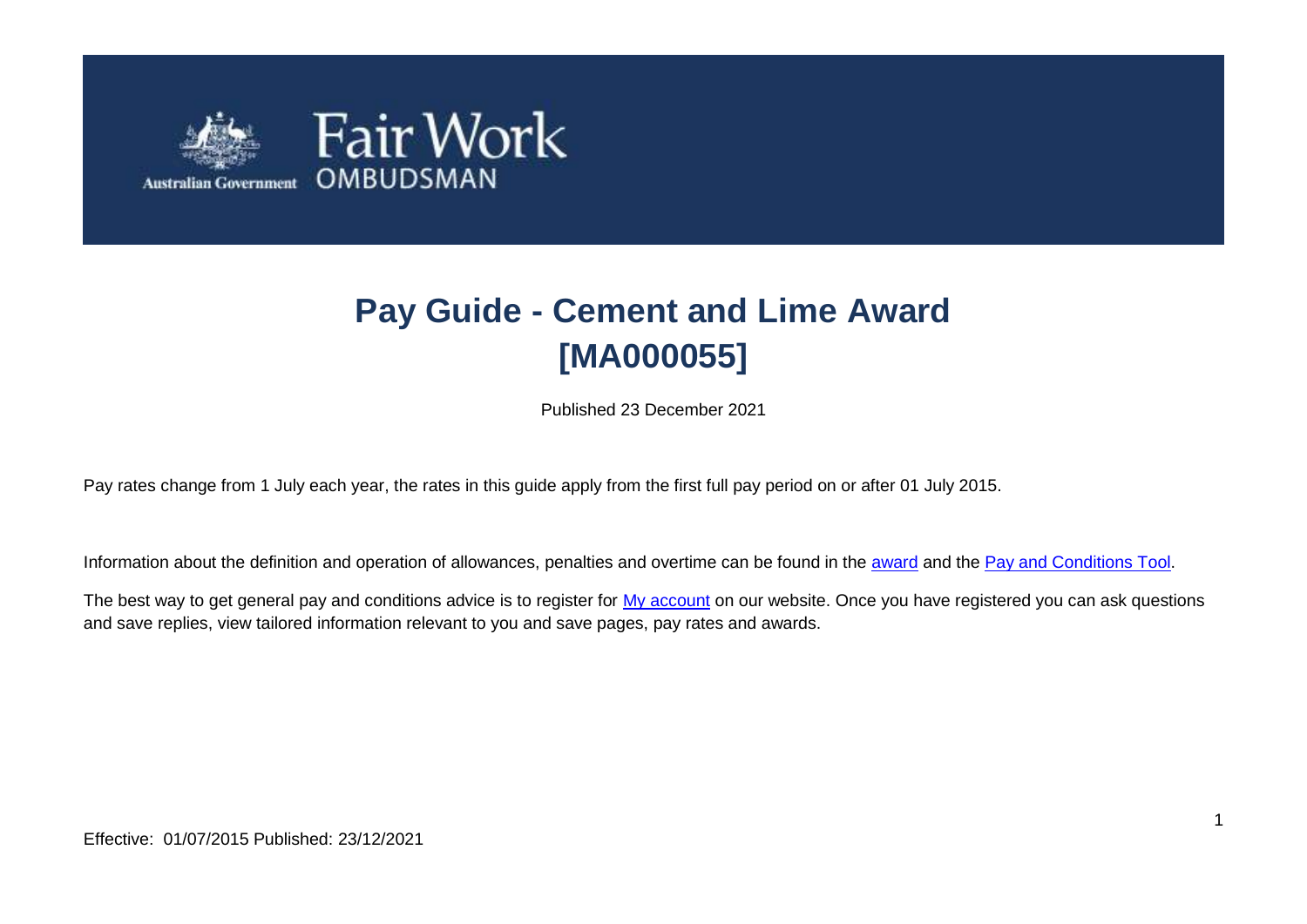# **Rates of pay**

The rates below include industry disability allowance. If the First aid allowance or Leading hand allowance apply, the rates below should not be used, and should be calculated using [the PACT.](https://calculate.fairwork.gov.au/)

## **Adult**

## **Full-time & part-time**

**Table 1 of 2**

| <b>Classification</b> | <b>Weekly pay</b><br>rate | Hourly pay<br>rate | <b>Sunday</b> | <b>Public</b><br>holiday | <b>Overtime - Monday to</b><br>Saturday - first 2 hours - not<br>continuous shiftworkers | <b>Overtime - Monday to</b><br>Saturday - after 2 hours - not<br>continuous shiftworkers |
|-----------------------|---------------------------|--------------------|---------------|--------------------------|------------------------------------------------------------------------------------------|------------------------------------------------------------------------------------------|
| Level 1               | \$712.61                  | \$18.76            | \$37.52       | \$46.90                  | \$28.14                                                                                  | \$37.52                                                                                  |
| Level 2               | \$747.11                  | \$19.66            | \$39.32       | \$49.15                  | \$29.49                                                                                  | \$39.32                                                                                  |
| Level 3               | \$769.11                  | \$20.24            | \$40.48       | \$50.60                  | \$30.36                                                                                  | \$40.48                                                                                  |
| Level 4               | \$783.91                  | \$20.63            | \$41.26       | \$51.58                  | \$30.95                                                                                  | \$41.26                                                                                  |
| Level 5               | \$798.51                  | \$21.02            | \$42.04       | \$52.55                  | \$31.53                                                                                  | \$42.04                                                                                  |
| Level 6               | \$820.61                  | \$21.60            | \$43.20       | \$54.00                  | \$32.40                                                                                  | \$43.20                                                                                  |
| Level 7               | \$844.11                  | \$22.22            | \$44.44       | \$55.55                  | \$33.33                                                                                  | \$44.44                                                                                  |

#### **Table 2 of 2**

| <b>Classification</b> | Working through a<br>meal break | Afternoon or night<br>shift | <b>Permanent night</b><br>shift | Saturday -<br>shiftwork | Overtime -<br>continuous<br>shiftwork | Less than 10 hour<br>break between<br><b>shifts</b> |
|-----------------------|---------------------------------|-----------------------------|---------------------------------|-------------------------|---------------------------------------|-----------------------------------------------------|
| Level 1               | \$28.14                         | \$21.57                     | \$24.39                         | \$28.14                 | \$37.52                               | \$37.52                                             |
| Level 2               | \$29.49                         | \$22.61                     | \$25.56                         | \$29.49                 | \$39.32                               | \$39.32                                             |
| Level 3               | \$30.36                         | \$23.28                     | \$26.31                         | \$30.36                 | \$40.48                               | \$40.48                                             |
| Level 4               | \$30.95                         | \$23.72                     | \$26.82                         | \$30.95                 | \$41.26                               | \$41.26                                             |
| Level 5               | \$31.53                         | \$24.17                     | \$27.33                         | \$31.53                 | \$42.04                               | \$42.04                                             |
| Level 6               | \$32.40                         | \$24.84                     | \$28.08                         | \$32.40                 | \$43.20                               | \$43.20                                             |
| Level 7               | \$33.33                         | \$25.55                     | \$28.89                         | \$33.33                 | \$44.44                               | \$44.44                                             |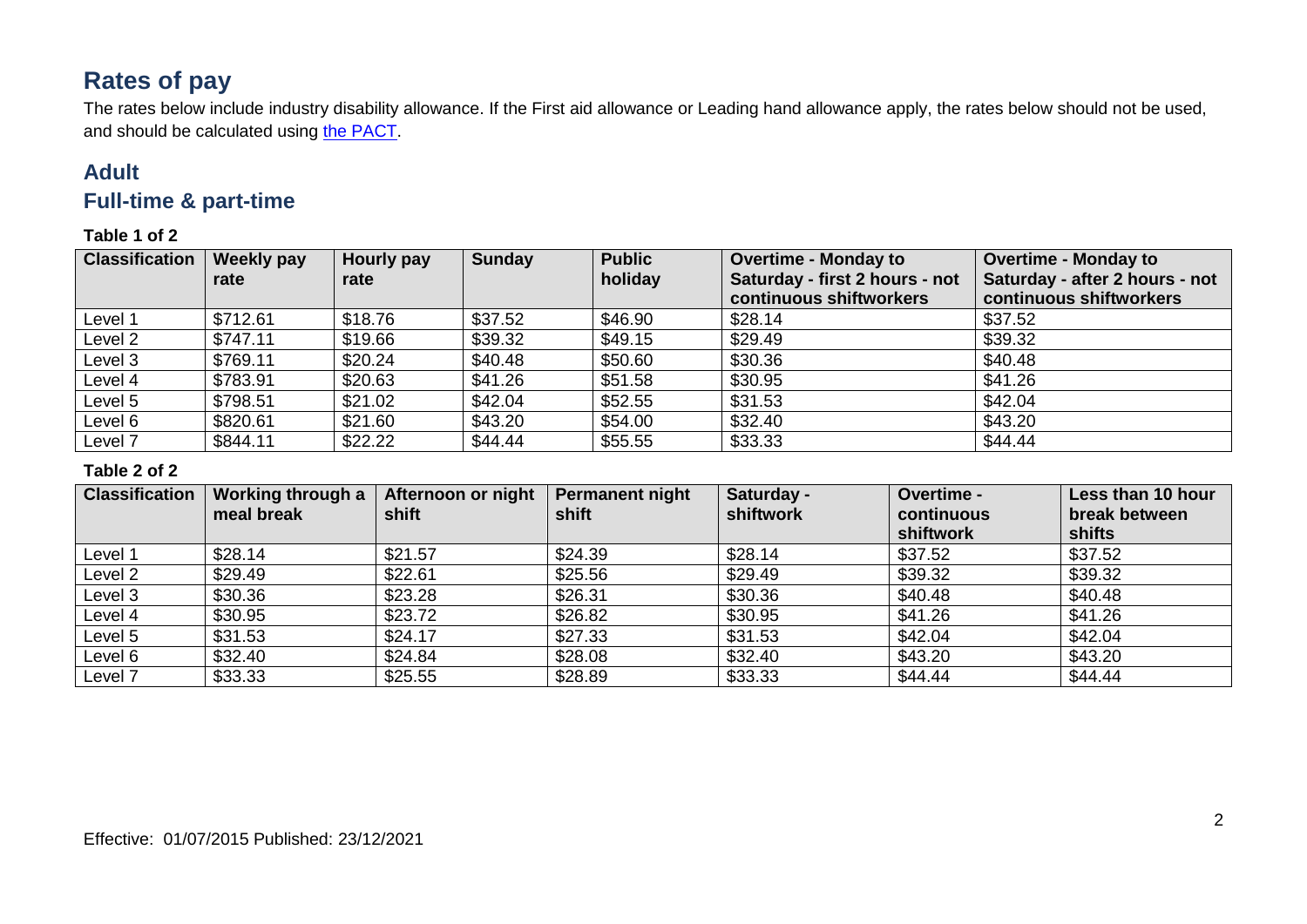## **Casual**

#### **Table 1 of 2**

| <b>Classification</b> | Hourly pay<br>rate | <b>Sunday</b> | <b>Public</b><br>holiday | <b>Overtime - Monday to</b><br>Saturday - first 2 hours - not<br>continuous shiftworkers | <b>Overtime - Monday to</b><br>Saturday - after 2 hours - not<br>continuous shiftworkers | <b>Working through</b><br>a meal break |
|-----------------------|--------------------|---------------|--------------------------|------------------------------------------------------------------------------------------|------------------------------------------------------------------------------------------|----------------------------------------|
| Level 1               | \$23.45            | \$42.21       | \$51.59                  | \$32.83                                                                                  | \$42.21                                                                                  | \$32.83                                |
| Level 2               | \$24.58            | \$44.24       | \$54.07                  | \$34.41                                                                                  | \$44.24                                                                                  | \$34.41                                |
| Level 3               | \$25.30            | \$45.54       | \$55.66                  | \$35.42                                                                                  | \$45.54                                                                                  | \$35.42                                |
| Level 4               | \$25.79            | \$46.42       | \$56.73                  | \$36.10                                                                                  | \$46.42                                                                                  | \$36.10                                |
| Level 5               | \$26.28            | \$47.30       | \$57.81                  | \$36.79                                                                                  | \$47.30                                                                                  | \$36.79                                |
| Level 6               | \$27.00            | \$48.60       | \$59.40                  | \$37.80                                                                                  | \$48.60                                                                                  | \$37.80                                |
| Level 7               | \$27.78            | \$50.00       | \$61.11                  | \$38.89                                                                                  | \$50.00                                                                                  | \$38.89                                |

#### **Table 2 of 2**

| <b>Classification</b> | Afternoon or night | <b>Permanent night shift</b> | <b>Saturday - shiftwork</b> | <b>Overtime - continuous</b> | Less than 10 hour    |
|-----------------------|--------------------|------------------------------|-----------------------------|------------------------------|----------------------|
|                       | shift              |                              |                             | shiftwork                    | break between shifts |
| Level 1               | \$26.26            | \$29.08                      | \$32.83                     | \$42.21                      | \$42.21              |
| Level 2               | \$27.52            | \$30.47                      | \$34.41                     | \$44.24                      | \$44.24              |
| Level 3               | \$28.34            | \$31.37                      | \$35.42                     | \$45.54                      | \$45.54              |
| Level 4               | \$28.88            | \$31.98                      | \$36.10                     | \$46.42                      | \$46.42              |
| Level 5               | \$29.43            | \$32.58                      | \$36.79                     | \$47.30                      | \$47.30              |
| Level 6               | \$30.24            | \$33.48                      | \$37.80                     | \$48.60                      | \$48.60              |
| Level 7               | \$31.11            | \$34.44                      | \$38.89                     | \$50.00                      | \$50.00              |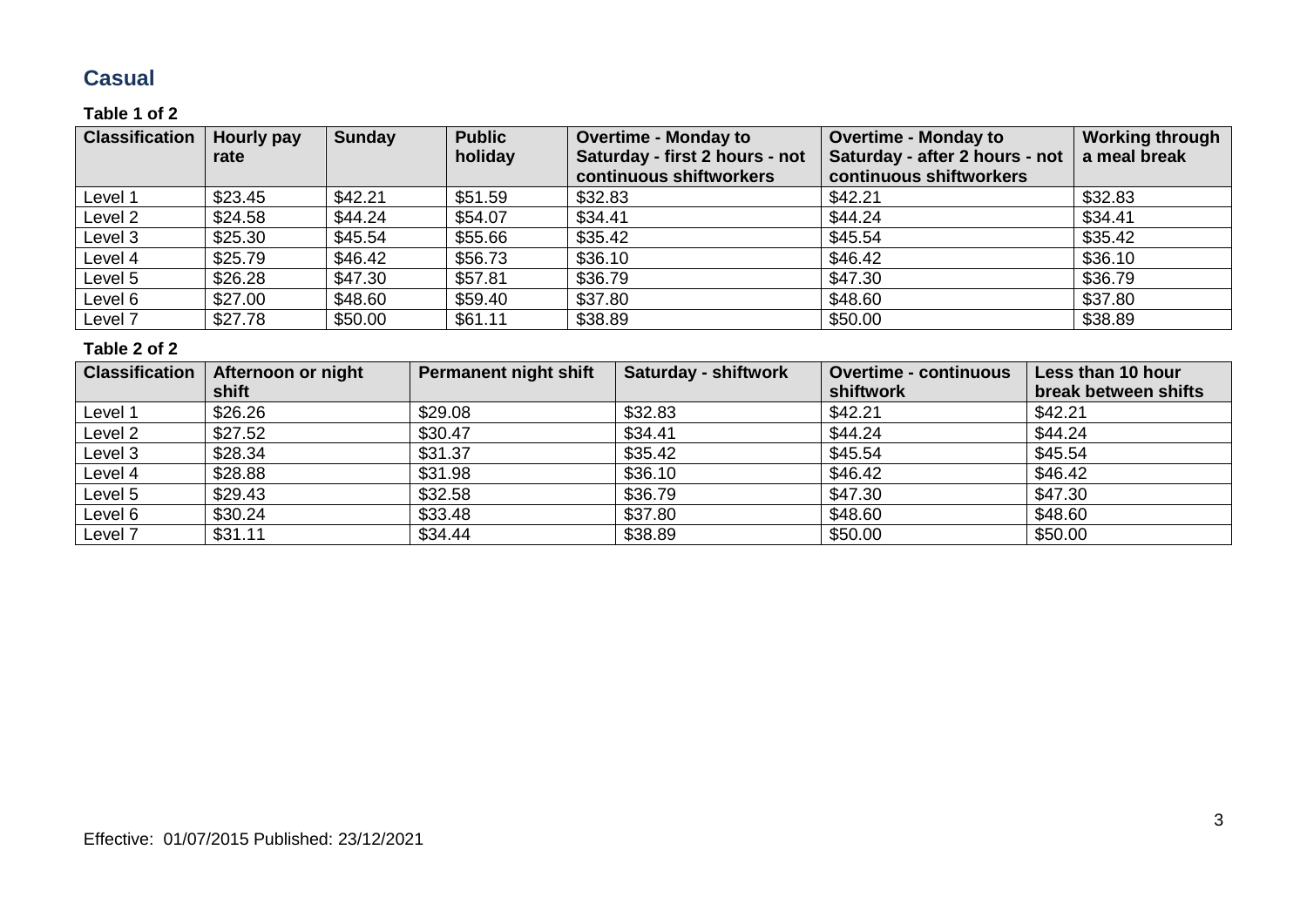## **Allowances**

If any all purpose allowances apply (marked \*), they should be added to the minimum rate before casual loading, penalties and overtime are calculated.

| <b>Allowances</b>                                                         | Rate                                                                        |
|---------------------------------------------------------------------------|-----------------------------------------------------------------------------|
| First aid allowance                                                       | \$0.51 per hour                                                             |
| Industry disability allowance (already included in the rate tables above) | \$1.47 per hour                                                             |
| Leading hand allowance - in charge of 1-5 employees                       | \$0.78 per hour                                                             |
| Leading hand allowance - in charge of 6-16 employees                      | \$1.12 per hour                                                             |
| Leading hand allowance - in charge of 17 or more employees                | \$1.47 per hour                                                             |
| Meal allowance                                                            | \$13.43 for a meal                                                          |
| Vehicle allowance                                                         | \$0.78 per km                                                               |
| Change in locality - travel time allowance - Monday to Saturday -         | payment at the minimum hourly rate (including any relevant all purpose      |
| sleeping berth not provided                                               | allowance) for a maximum of 12 hours in every 24 hours                      |
| Change in locality - travel time allowance - Monday to Saturday -         | payment at the minimum hourly rate (including any relevant all purpose      |
| sleeping berth provided                                                   | allowance) for a maximum of 8 hours in every 24 hours                       |
| Change in locality - travel time allowance - Sunday or public holiday -   | payment at the minimum hourly rate (including any relevant all purpose      |
| sleeping berth not provided                                               | allowance) + 50% for a maximum of 12 hours in every 24 hours                |
| Change in locality - travel time allowance - Sunday or public holiday -   | payment at the minimum hourly rate (including any relevant all purpose      |
| sleeping berth provided                                                   | allowance) $+50\%$ for a maximum of 8 hours in every 24 hours               |
| Change in locality - expenses reimbursement                               | reimbursement of travel fares and reasonable expenses                       |
| Change in locality - accommodation allowance                              | a reasonable amount for board and lodging, up to \$416.47 per week          |
| Temporary transfer - travel allowance                                     | payment at the minimum hourly rate of pay (including any relevant all       |
|                                                                           | purpose allowances) for travel time in excess of normal travel time and if  |
|                                                                           | using own vehicle, \$0.78 per km in excess of the normal distance travelled |
| Stand-by allowance                                                        | payment at the minimum hourly rate of pay (including any relevant all       |
|                                                                           | purpose allowances) until released                                          |

### **Disclaimer**

The Fair Work Ombudsman is committed to providing advice that you can rely on. You can find out more about accountability and what you can expect from us in our [Customer service charter](https://www.fairwork.gov.au/about-us/our-role-and-purpose/our-priorities/our-commitment-to-you#customer-service-charter) at [www.fairwork.gov.au/our-commitment-to-you.](http://www.fairwork.gov.au/our-commitment-to-you)

We take care to ensure that data in this pay guide is accurate and incorporates changes to minimum rates of pay, allowances and penalty rates in awards as soon as they come into effect.